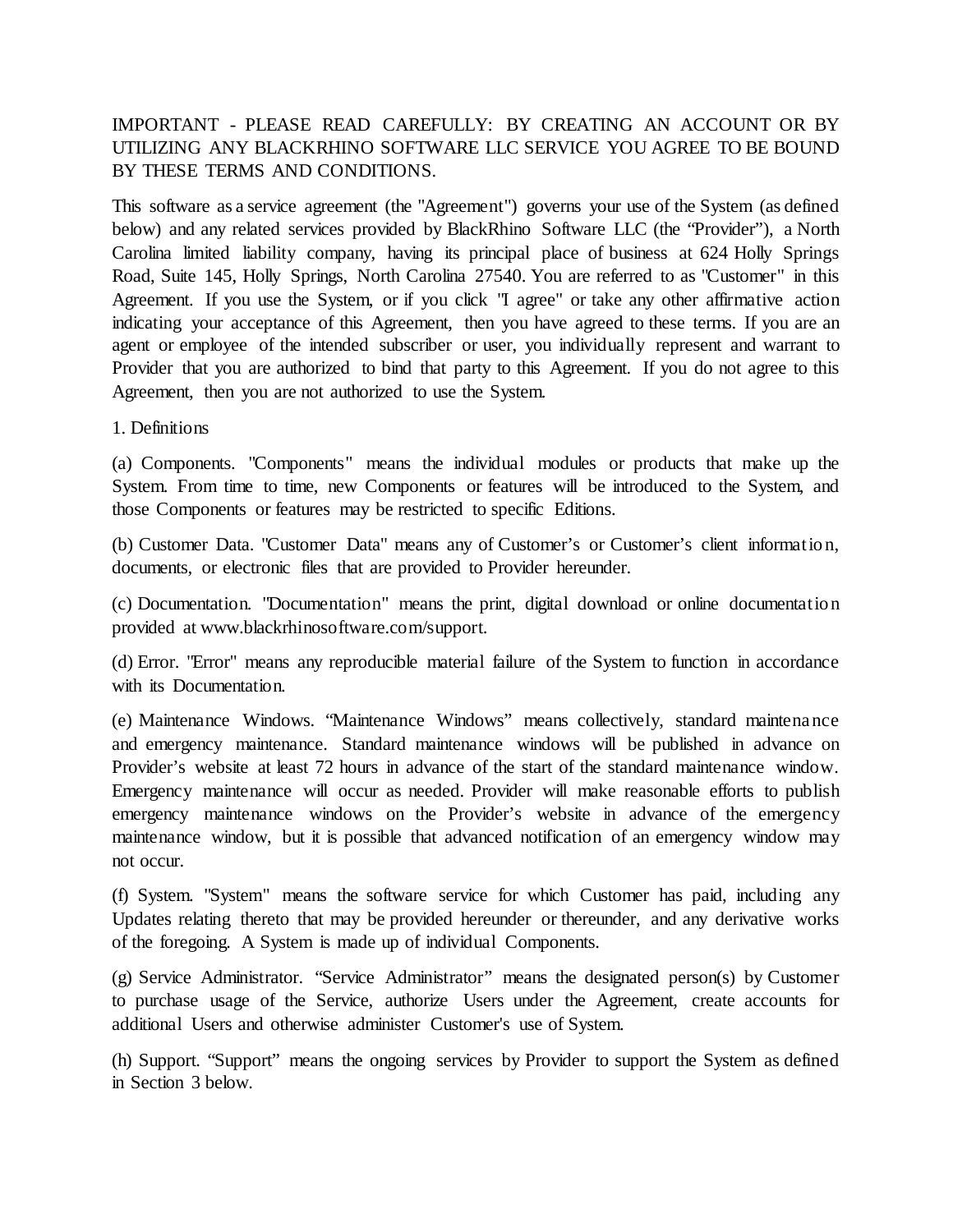(i) Update. "Update" means any patch, bug fix, release, version, modification or successor to the System.

(j) User. "User" means a named individual to whom Customer has granted access to use the System on Customer's behalf, regardless of whether or not the User actually accesses the Software. Users may be Customer's employees, consultants, contractors or agents. From time to time, the term "User" shall also include Customer for purposes of this Agreement.

(k) Edition. "Edition" means the named configuration of the System that has been licensed to the Customer. An Edition defines what Components, features, limits, and/or usage restrictions are placed on the System licensed to the Customer. From time to time, new Components or features will be introduced to the System, and those Components or features may be restricted to specific Editions. New named Editions may also be introduced from time to time.

(l) Effective Date. "Effective Date" is the date on which the Customer's subscription to the licensed Edition of the System starts. The beginning of the contract term.

2. Use Rights

(a) Use Rights. During the term and subject to the terms of this Agreement, Provider hereby grants to Customer a non-exclusive, non-transferable, non-sublicensable right to permit Customer's Users to use the licensed Edition of the System for Customer's business purposes. The use right in the preceding sentence is limited to use by the number of Users for which Customer has paid. Said use rights are non-transferable, except in the event of a voluntary transfer of substantially all assets by Customer to a transferee which executes Provider's form of agreement agreeing to be bound by all of the terms and conditions of this Agreement. All rights in and to the System not expressly granted herein are reserved to Provider.

(b) License and Use Restrictions. Customer shall not, directly, indirectly, alone, or with another party, copy, disassemble, reverse engineer, or decompile the System; modify, create derivative works based upon, or translate the System; license, sell, rent, lease, transfer, grant any rights in or otherwise commercially exploit the System in any form to any other party, nor shall Customer attempt to do any of the foregoing or cause or permit any third party to do or attempt to do any of the foregoing, except as expressly permitted hereunder. You acknowledge and agree that Provider shall own all right, title and interest in and to all intellectual property rights (including all derivatives or improvements thereof) in the System and any suggestions, enhancement requests, feedback, recommendations or other information provided by Customer or any of Customer's Users relating to the System.

(c) System Administrator; User Access. Customer shall designate one or more System Administrators. System Administrators shall be responsible for managing User access, including adding and subtracting Users. Customer acknowledges and agrees that it is prohibited from sharing passwords and/or user names between Customer Users or with unauthorized users.

(d) Customer Data. Customer owns all right, title and interest in the Customer Data. Customer hereby grants to Provider, a non-exclusive, non-transferable (except as set forth in Section 9(d) below), non-sublicensable right and license to use, copy, transmit, modify and display the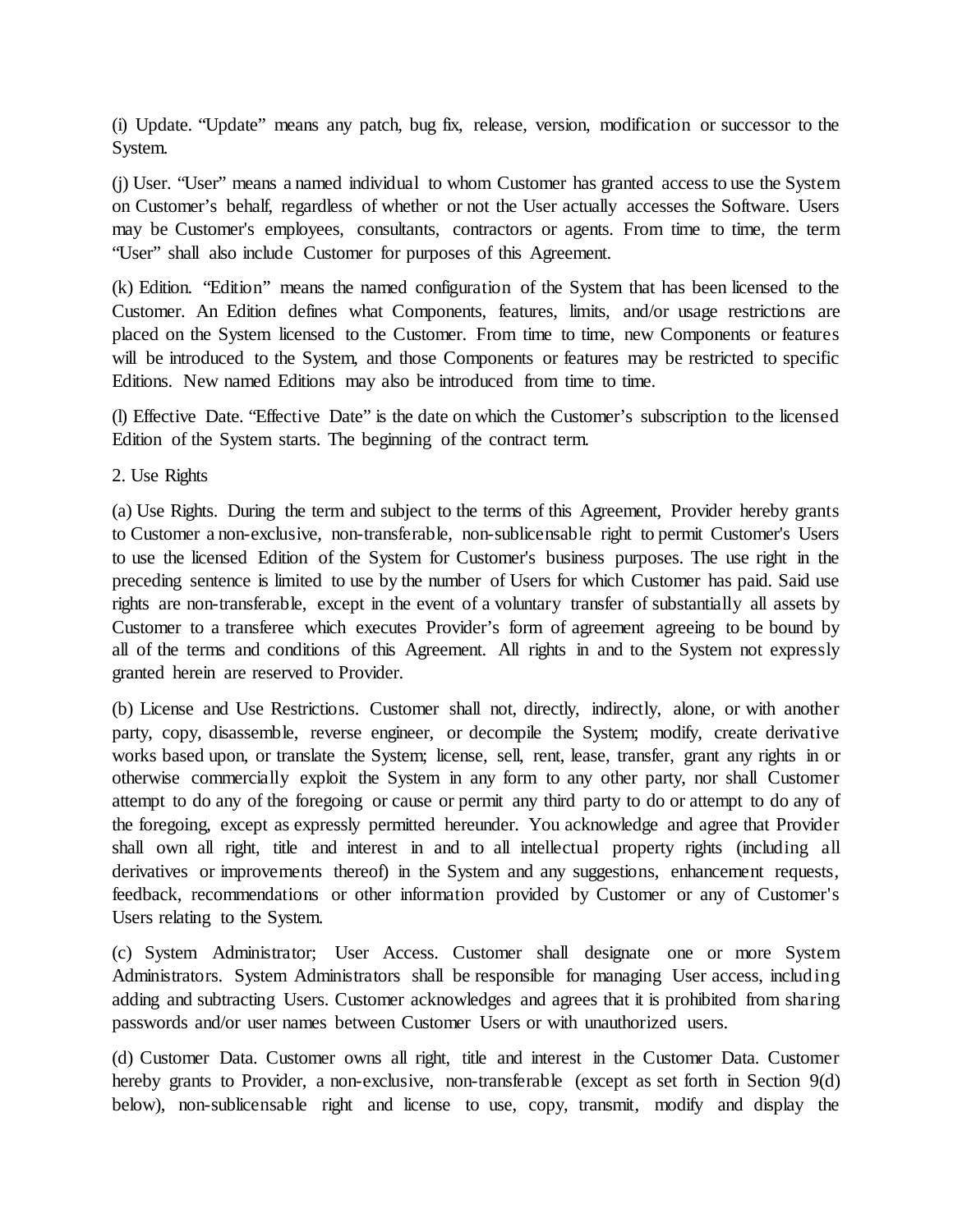Customer Data solely for purposes of Customer's use of the System. Provider shall not use the Customer Data except to improve the System and as necessary to perform its obligatio ns hereunder.

(e) No Sensitive Data; Customer Responsibilities. Customer acknowledges that the System is not intended for use with protected health information under HIPAA, credit card numbers, financial account numbers, or other similarly-sensitive personal information, and that Customer assumes all risk arising from use of any such sensitive information with the System, including the risk of any inadvertent disclosure or unauthorized access thereto. Customer is responsible for ensuring that Customer and any authorized Users use the System in compliance with all applicable laws and governmental regulations and Customer acknowledges that Customer assumes all risk arising from any such use that is not compliant with applicable laws and regulations.

(f) Security. Customer is solely responsible for maintaining the security of all user names and passwords granted to it, for the security of its information systems used to access the System, and for its Users' compliance with the terms of this Agreement. Provider will act as though any electronic communications it receives under Customer's user names have been sent by Customer. Customer will immediately notify Provider if it becomes aware of any loss or theft or unauthorized use of any of Customer's passwords or user names. Provider has the right at any time to terminate or suspend access to any User or to Customer if Provider believes in good faith that such termination or suspension is necessary to preserve the security, integrity, or accessibility of the System or Provider's network.

### 3. Support

(a) Services Generally. Subject to the terms of this agreement, Provider shall use commercially reasonable efforts to make the System available to Customer.

(b) Updates. Provider shall deliver Updates to the System that apply to the Customer's currently licensed Edition at no additional charge. From time to time, new Components or features may be released that are applied selectively to different Editions of the System. Only those Updates that apply to the Customer's currently licensed Edition will be delivered automatically to the Customer at no additional charge.

(c) Support Options and Procedures. Provider shall provide general support to the Customer as set forth on the Support Section of the Provider website for the Customer's currently licensed Edition. In addition, Provider may offer premium support options to Customer at an additional charge.

(d) Error Correction. Provider shall use commercially reasonable efforts to correct all Errors or to provide a reasonable workaround as soon as possible using its reasonable efforts during Provider's normal business hours. Customer shall provide such access, information, and support as Provider may reasonably require in the process of resolving any Error. This paragraph is Customer's sole and exclusive remedy for Errors.

(e) Support Exclusions. Provider is not obligated to correct any Errors or provide any other support to the extent such Errors or need for support was created in whole or in part by: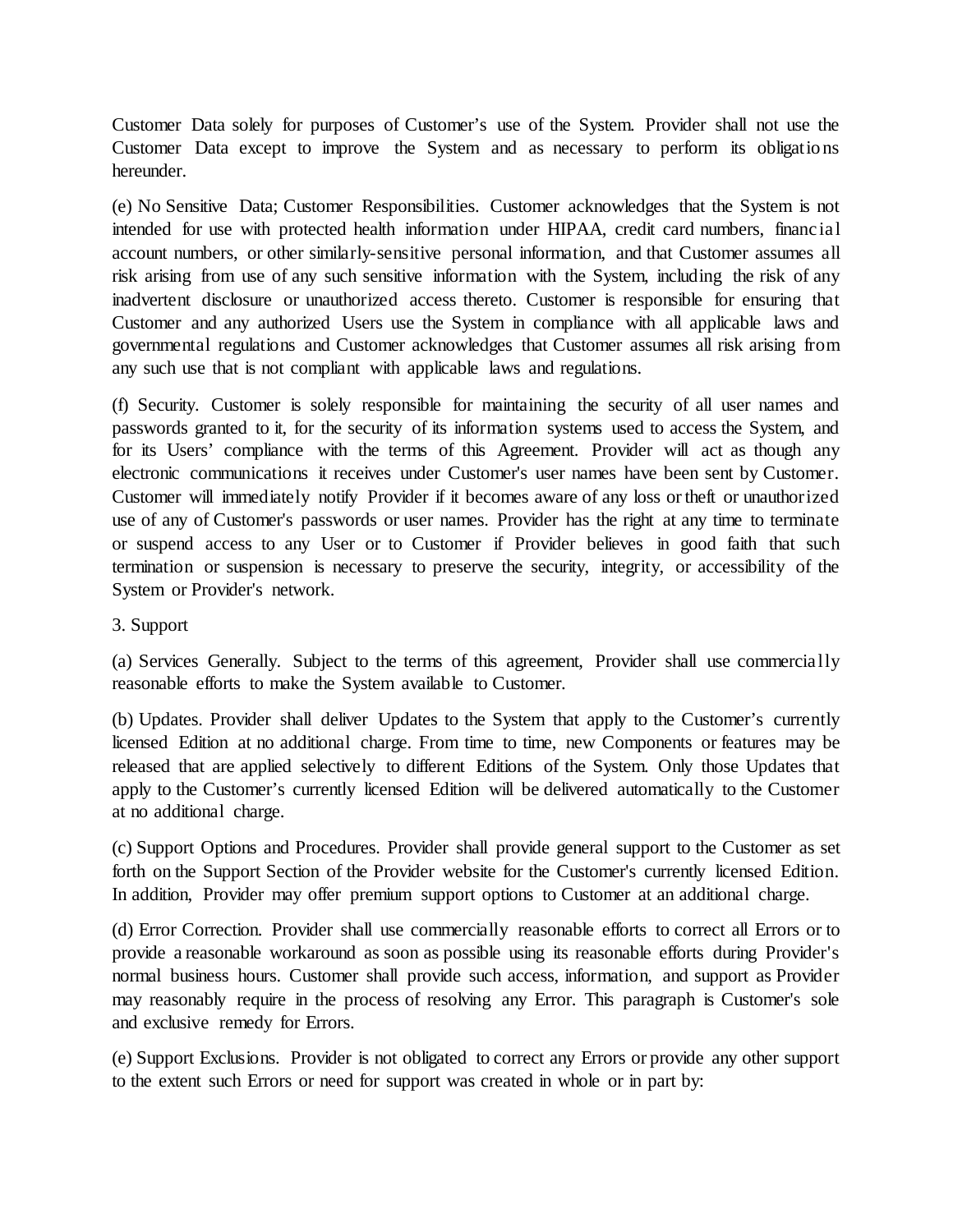- i. the acts, omissions, negligence or willful misconduct of Customer, including any unauthorized modifications of the System or its operating environment;
- ii. any failure or defect of Customer's or a third party's equipment, software, facilities, third party applications, or internet connectivity (or other causes outside of Provider's control);
- iii. Customer's use of the System other than in accordance with the System's documentatio n; or
- iv. a Force Majeure Event.

(f) Support Fees. Provider has the right to bill Customer at its standard services rates for any support issues excluded by Section 3(e) above that have been pre-approved in writing (including in an email) by Customer. Customer agrees to pay Provider for any support services performed by Provider within 10 days of receipt of an invoice.

(g) Limitation of Remedies. Correction of Errors as defined in this Agreement are Customer's sole remedies for any Errors in the System.

4. Financial Terms

(a) Fees. In return for the products, services and use rights provided by Provider to Customer hereunder, Customer shall pay to Provider the fees in the amount set forth. All dollar amounts refer to U.S. dollars.

(b) Payment Terms. Provider shall invoice Customer in advance for all recurring charges, which invoices will also include all non-recurring charges and expenses incurred since the previous invoice. Customer shall pay all Provider invoices within 30 days of the invoice date. If Customer is delinquent in payment of any portion of an invoice, Provider may, in addition to any other remedies it may have, including termination, suspend access to the System and/or provision of all services to Customer. Customer agrees to pay interest on delinquent amounts at the rate of  $1\frac{1}{2}\%$ per month (or, if lower, the maximum amount permitted by law) that a payment is overdue.

(c) Taxes. Customer shall pay or shall reimburse Provider for all sales taxes and other taxes, however characterized by the taxing authority, based upon the license fees or other charges under this Agreement or otherwise incurred on account of Customer's use of the System, except for any taxes based upon Provider's net income or gross receipts or for any franchise or excise taxes owed by Provider. If Customer is a tax-exempt organization, then, upon Provider's receipt of proof of such status, then Provider shall not charge Customer for any taxes from which Customer is exempt.

(d) Pricing Changes. Customers selecting annual pricing will receive notice of changes in pricing at least 45 days before each anniversary of the Effective Date. Customers selecting monthly pricing will receive notice of changes in pricing at least 45 days before the month in which the change in pricing will take effect.

### 5. Term and Termination

(a) Term. The term of this Agreement commences on the Effective Date hereof. If Customer has selected an annual pricing plan, then the term will continue until the one year anniversary of the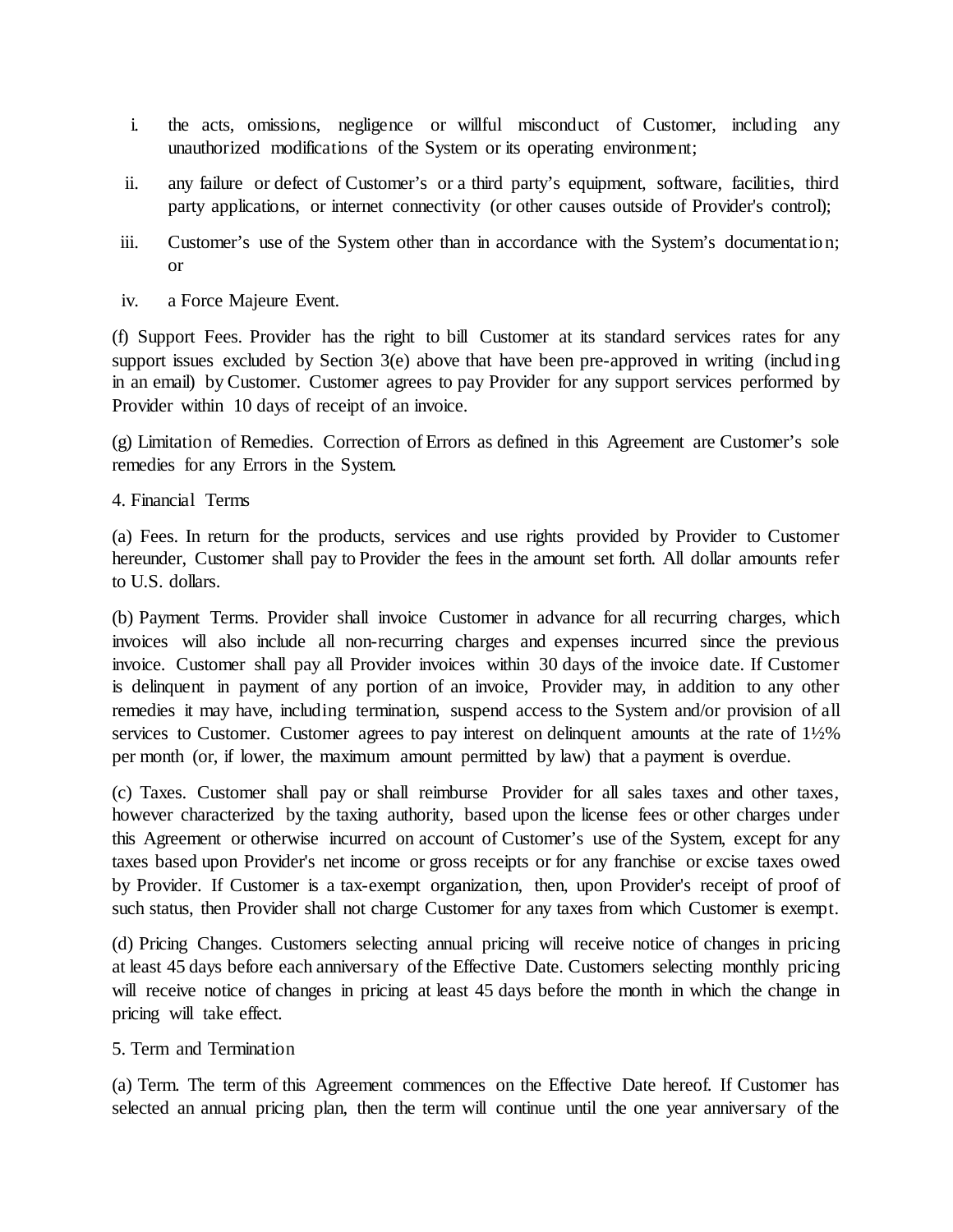Effective Date, and will automatically renew for additional terms of one year each unless either party gives the other party written notice of its intention not to renew at least 30 days in advance of the then current term. If Customer has elected a monthly pricing plan, this agreement will continue until a party notifies the other party at least 30 days in advance of its intention to terminate.

(b) Termination for Cause. Either party can terminate this Agreement for cause upon written notice to the other party:

- i. if a party fails to pay the other party any delinquent amounts owed to the other party hereunder within 10 days of written notice by the other party specifying the amounts owed;
- ii. in the case of Provider, immediately upon any breach by Customer of Section 2 above;
- iii. immediately upon any breach of any confidentiality obligations owed to such party by the other party;
- iv. if the other party has committed any other material breach of its obligations under this Agreement and has failed to cure such breach within 30 days of written notice by the nonbreaching party specifying in reasonable detail the nature of the breach (or, if such breach is not reasonably curable within 30 days, has failed to begin and continue to work diligently and in good faith to cure such breach); or
- v. upon the institution of bankruptcy or state law insolvency proceedings against the other party, if such proceedings are not dismissed within 30 days of commencement.

(c) Obligations Upon Termination. Upon termination of this Agreement, Customer's access to the System shall immediately terminate. Customer shall immediately pay Provider any amounts payable or accrued but not yet paid to Provider, including any deferred payments or payments originally to be made over time. Provider shall, upon written request received within 30 days of termination, provide any Customer who purchased access rights to an Edition requiring payment of a fee with access to the System for a period of 72 hours for the limited purpose of exporting Customer Data; provided, however, Customer must have paid all amounts owed to Provider under this Agreement to receive said access.

CUSTOMER ACKNOWLEDGES THAT IF CUSTOMER IS USING AN EDITION OF THE SYSTEM THAT IS PROVIDED FREE OF CHARGE, UPON TERMINATION OF THIS AGREEMENT, PROVIDER IS UNDER NO OBLIGATION TO EITHER MAINTAIN CUSTOMER DATA OR TO PROVIDE CUSTOMER WITH ACCESS TO OR A COPY OF THE CUSTOMER DATA.

## 6. Confidentiality

(a) Confidential Information. "Confidential Information" means any and all tangible and intangib le information (whether written or otherwise recorded or oral) of a party that: (A) derives independent economic value, actual or potential, from not being generally known to, and not being readily ascertainable by proper means by, other persons who can obtain economic value from its disclosure or use and is the subject of efforts that are reasonable under the circumstances to maintain its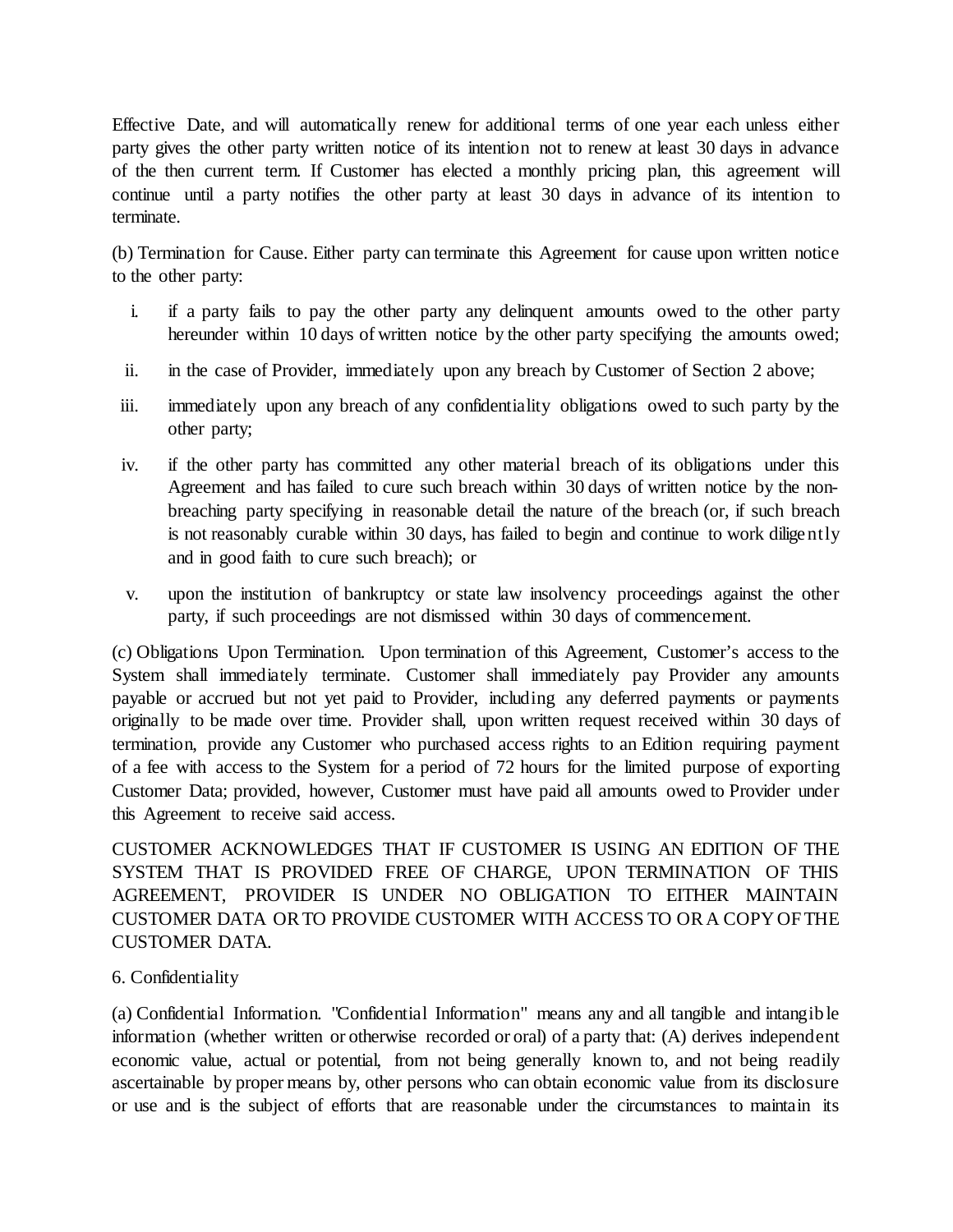secrecy; or (B) the disclosing party designates as confidential or, given the nature of the information or the circumstances surrounding its disclosure, reasonably should be considered as confidential. Confidential Information includes, without limitation: (i) nonpublic informatio n relating to a party's technology, customers, business plans, products, research, work product, drawings, methods, processes, flow charts, other products, systems, programs, software, procedures, manuals, guides, promotional and marketing activities, finances, confidential reports, communications, and all other technical and business information of Customer or Provider and its customers or clients and lists of customers; (ii) third-party information that Customer or Provider is obligated to keep confidential; (iii) the material terms and conditions of this Agreement; and (iv) any nonpublic information relating to any activities conducted hereunder.

(b) Exclusions. Notwithstanding the above, the term "Confidential Information" does not include any information that is either: readily discernible from publicly-available products or literature; or approved for disclosure by prior written permission of an executive officer of the disclosing party.

(c) Use of Confidential Information. Each party shall only use Confidential Information furnished to it hereunder in furtherance of the activities contemplated by this Agreement, and, except as authorized in this Agreement, it shall not disclose the Confidential Information to any other persons without the disclosing party's express written authorization.

(d) Required Disclosures. A receiving party may disclose Confidential Information of the disclosing party as required to comply with binding orders of governmental entities that have jurisdiction over it or as otherwise required by law, provided that the receiving party (i) gives the disclosing party reasonable written notice to allow it to seek a protective order or other appropriate remedy (except to the extent compliance with the foregoing would cause the receiving party to violate a court order or other legal requirement), (ii) discloses only such information as is required by the governmental entity or otherwise required by law, and (iii) and uses its best efforts to obtain confidential treatment for any Confidential Information so disclosed.

(e) Return of Information. Except as set forth otherwise in the specific provisions concerning Customer Data set forth in Section 5(c) above, if a disclosing party so requests at any time, the receiving party shall return promptly all copies, extracts, or other reproductions in whole or in part of the Confidential Information in its possession.

(f) Survival. The parties hereto covenant and agree that this Section 6 will survive the expiratio n, termination, or cancellation of this Agreement for a period of 3 years, except for Confidential Information constituting a trade secret, with respect to which this Section will survive the expiration, termination, or cancellation of this Agreement for so long as such Confidential Information remains a trade secret.

### 7. Indemnification

(a) Indemnification by Provider. FOR CUSTOMER USING ONLY A FREE EDITION OF THE SYSTEM, THIS SECTION 7(A) DOES NOT APPLY AND YOU ACKNOWLEDGE THAT YOU ARE NOT ENTITLED TO ANY INDEMNIFICATION FROM PROVIDER. For Customers using an Edition of the System on a term, monthly or annual payment plan, Provider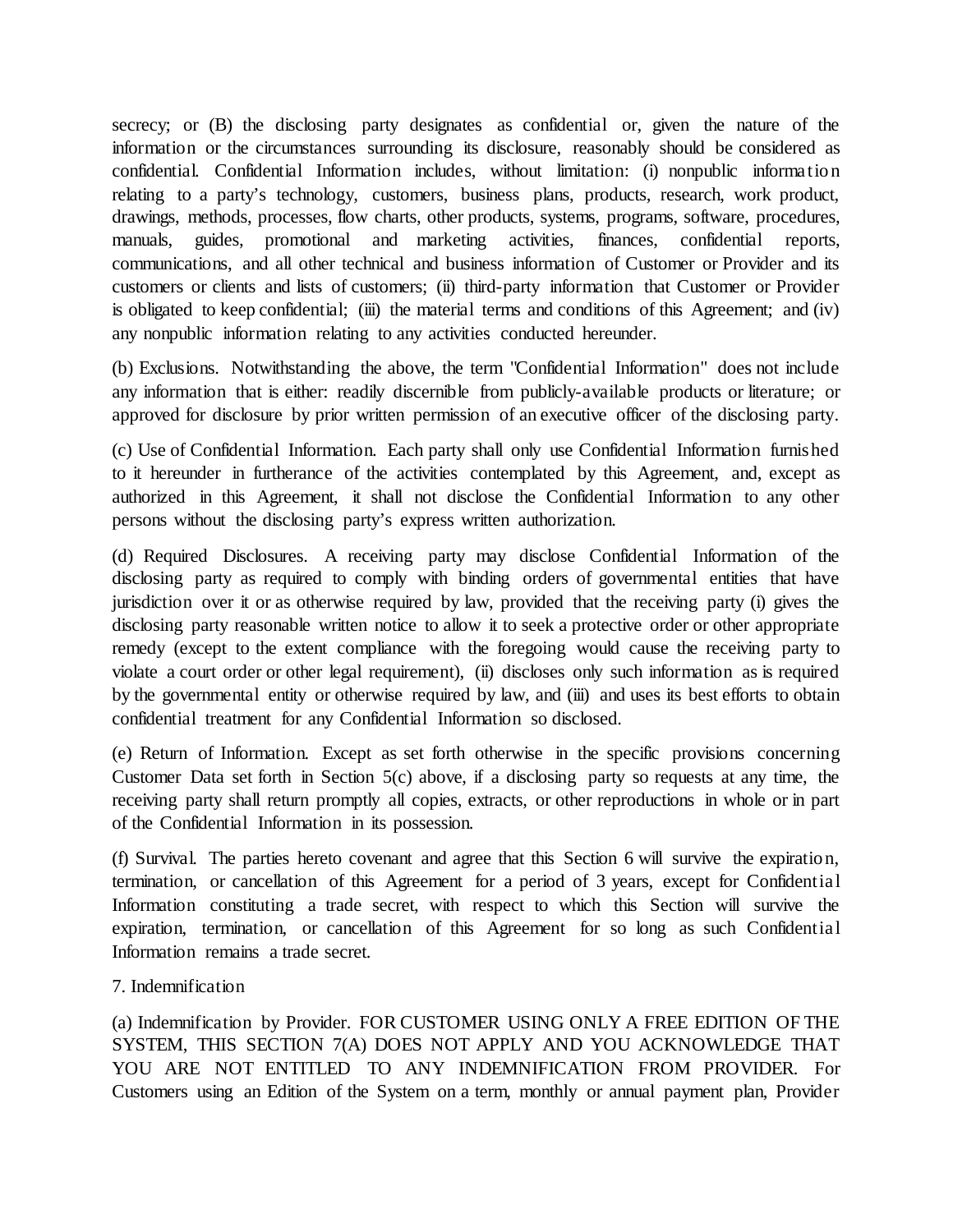shall defend, indemnify and hold harmless Customer from and against all damages, liabilities, losses and expenses, including reasonable attorneys' fees and expenses, resulting from any thirdparty claim, suit or proceeding that arises from Customer and/or the Customer's Users' use of the System in accordance with this Agreement that, to Provider's knowledge, infringes or misappropriates any U.S. trade secret, trademark, or copyright. Provider will have no indemnity obligation to Customer if the alleged infringement or misappropriation is based on (i) any combination, operation, or use of the System with products, services, information, materials, technologies, business methods or processes not furnished by Provider to the extent the infringement or misappropriation is based on such combination, operations or use; (ii) any modification (other than by Provider) to the System to the extent the infringement or misappropriation is based on such modification; or (iii) the Customer's failure to promptly install any Update that is provided by Provider that would have eliminated the actual or alleged infringement or misappropriation.

(b) Indemnification by Customer. Customer shall defend, indemnify and hold Provider, its affiliates and any of their respective owners, members, officers, directors, employees, or agents, and anyone involved in creating or providing the System, harmless from and against all damages, liabilities, losses and expenses, including reasonable attorneys' fees and expenses, resulting from any third-party claim, suit or proceeding that arises from the Customer and/or the Customer's Users' use of the System or breach of this Agreement .

(c) Indemnification Process. The indemnified party shall promptly notify the indemnifying party in writing of any third-party claim, stating the nature and basis of the third-party claim, to the extent known. The indemnifying party shall have sole control over the defense and settlement of any third-party claim, provided that, within fifteen (15) days after receipt of the above-described notice, the indemnifying party notifies the indemnified Party of its election to so assume full control. The foregoing notwithstanding, the indemnified party shall be entitled to participate in the defense of such third party claim and to employ counsel at its own expense to assist in the handling of such claim, except that the indemnified party's legal expenses in exercising this right shall be deemed legal expenses subject to indemnification hereunder to the extent that: (i) the indemnifying party fails or refuses to assume control over the defense of the third party claim within the time period set forth above; (ii) the indemnified party deems it reasonably necessary to file an answer or take similar action to prevent the entry of a default judgment, temporary restraining order, or preliminary injunction against it; or (iii) representation of both parties by the same counsel would, in the opinion of that counsel, constitute a conflict of interest. The indemnifying party shall not settle any such third-party claim without the written consent of the indemnified party, except for a complete settlement requiring only the payment of money damages to be paid by the indemnifying party.

(d) Sole Remedy. Indemnification pursuant to this Section is the parties' sole remedy for any thirdparty claim against the other party in the nature of intellectual property infringement or misappropriation.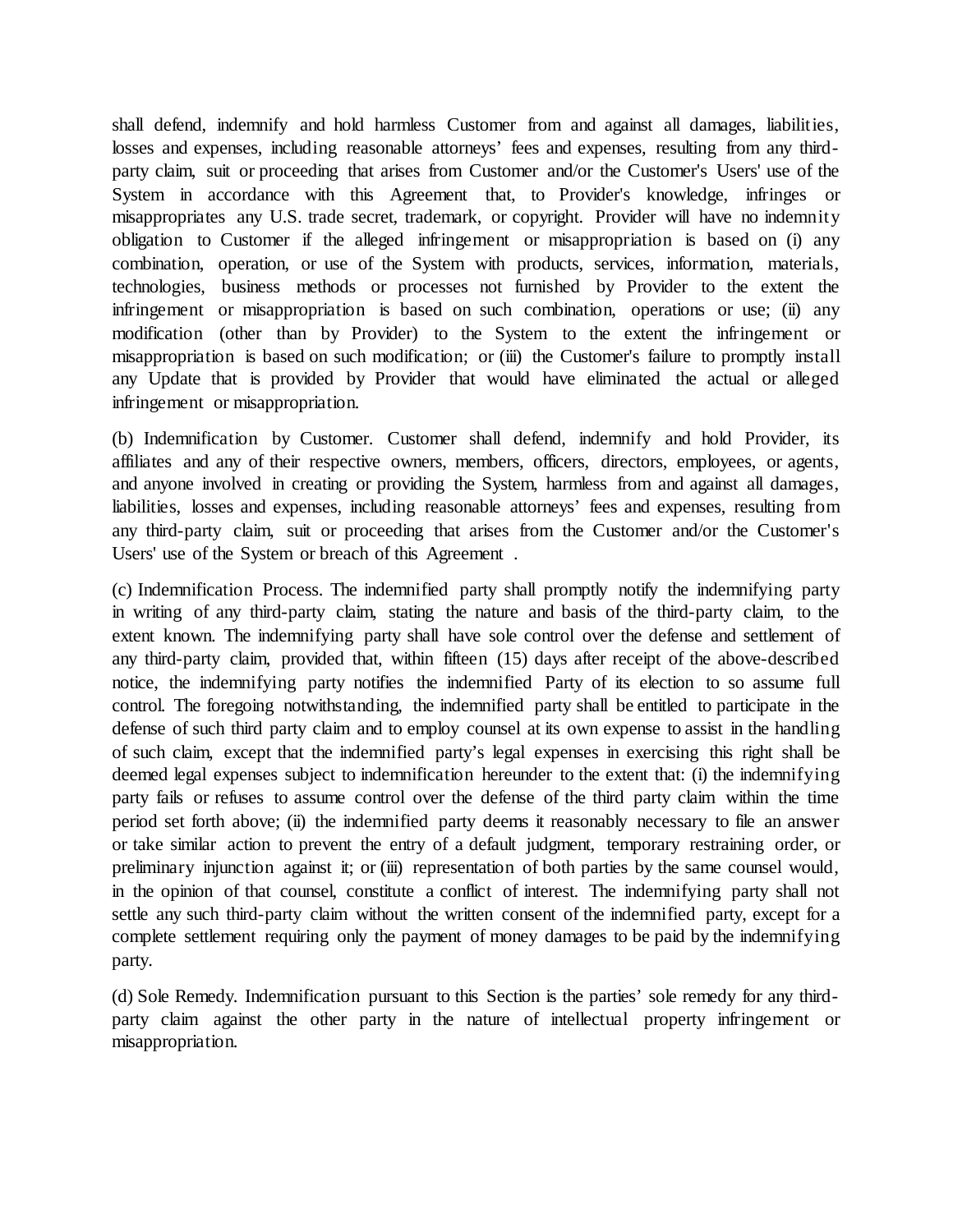8. Service Level Commitments, Disclaimers and Limitations

(a) Service Level Commitments; Credits. Provider does not guarantee network availability between Customer and the Provider hosting servers, as such availability can involve numerous third parties and is beyond the control of Provider. Provider will not be liable for nor provide any service credits hereunder for any downtime caused in whole or part by a third-party data center provider nor for any downtime that Customer experiences as a result of Customer or Customer's Users' own network connectivity issues. If Customer experiences a System or Service outage and is unable to access the System or any Service, Customer must immediately contact Provider's support, providing any/all necessary information that may assist Provider in determining the cause of the outage. Provider will determine in good faith whether the outage was within Provider's reasonable control. If Provider determines that a timely reported outage was attributable to Provider software, then Customer shall receive a one-time credit equal to 5% of the monthly Service fee paid by Customer for each outage; provided, however, the maximum credit to be provided to Customer per year shall be limited in total to one-half  $(\frac{1}{2})$  of the Service fee paid by Customer. This shall be Customer's sole remedy, and Provider's sole liability, for Provider's failure to provide the guaranteed availability set forth in this Section 8(a).

(b) Disclaimer of Warranties. EXCEPT FOR THE LIMITED SERVICE LEVEL COMMITMENTS SET FORTH IN SECTION 8(A), PROVIDER MAKES NO, AND HEREBY DISCLAIMS ANY, REPRESENTATIONS OR WARRANTIES OF ANY KIND, EXPRESSED OR IMPLIED, WITH RESPECT TO THE SYSTEM, THE SERVICES PROVIDED OR THE AVAILABILITY, FUNCTIONALITY, PERFORMANCE OR RESULTS OF USE OF THE SYSTEM. WITHOUT LIMITING THE FOREGOING, EXCEPT AS SPECIFICALLY SET FORTH IN THE LIMITED SERVICE LEVEL COMMITMENTS IN SECTION 8(A), PROVIDER DISCLAIMS ANY WARRANTY THAT THE SYSTEM, THE SERVICES PROVIDED BY PROVIDER, OR THE OPERATION OF THE SYSTEM ARE OR WILL BE ACCURATE, ERROR-FREE OR UNINTERRUPTED. PROVIDER MAKES NO, AND HEREBY DISCLAIMS ANY, IMPLIED WARRANTIES, INCLUDING WITHOUT LIMITATION, ANY IMPLIED WARRANTY OF NON-INFRINGEMENT, MERCHANTABILITY, OF FITNESS FOR ANY PARTICULAR PURPOSE OR ARISING BY USAGE OF TRADE, COURSE OF DEALING OR COURSE OF PERFORMANCE.

(c) Disclaimer of Consequential Damages. PROVIDER HAS NO LIABILITY WITH RESPECT TO THE SYSTEM, SERVICES, OR ITS OTHER OBLIGATIONS UNDER THIS AGREEMENT OR OTHERWISE FOR CONSEQUENTIAL, EXEMPLARY, SPECIAL, INCIDENTAL, OR PUNITIVE DAMAGES (INCLUDING WITHOUT LIMITATION LOSS OF PROFITS AND THE COST OF COVER) EVEN IF PROVIDER HAS BEEN ADVISED OF THE POSSIBILITY OF SUCH DAMAGES.

(d) Limitations of Remedies and Liability. PROVIDER'S TOTAL AGGREGATE LIABILITY TO CUSTOMER FOR ANY REASON AND UPON ANY CAUSE OF ACTION INCLUDING WITHOUT LIMITATION, BREACH OF CONTRACT, NEGLIGENCE, STRICT LIABILITY, MISREPRESENTATIONS, AND OTHER TORTS, IS LIMITED TO (1) IN THE CASE OF CUSTOMER ON A TERM OR MONTHLY PAYMENT PLAN, ALL FEES PAID TO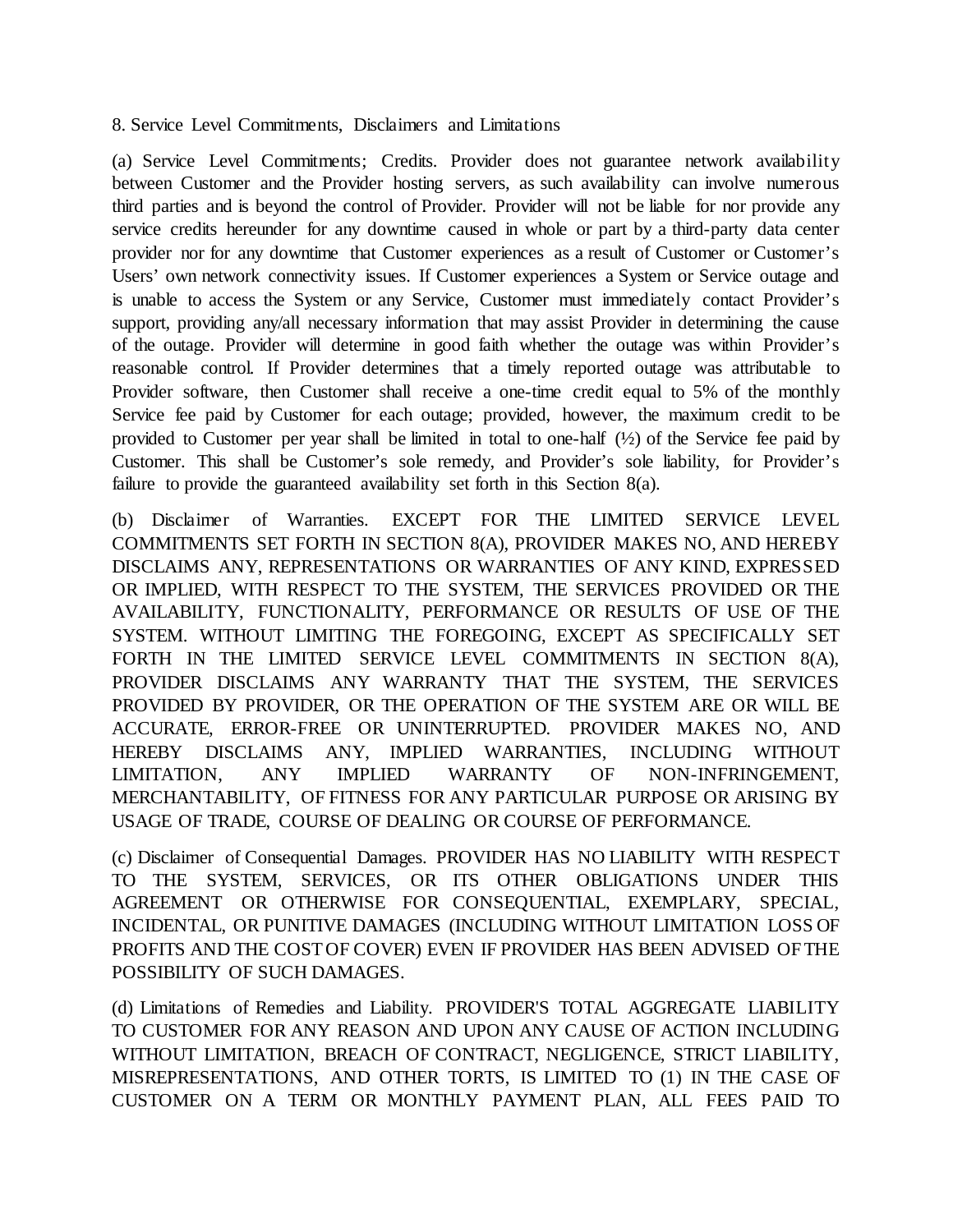PROVIDER BY THE CUSTOMER IN RESPECT OF USER LICENSES FOR THE SYSTEM DURING THE THREE MONTHS IMMEDIATELY PRECEDING THE EVENTS GIVING RISE TO THE LIABILITY; (2) IN THE CASE OF CUSTOMER ON AN ANNUAL PAYMENT PLAN, ALL FEES PAID TO PROVIDER BY THE CUSTOMER IN RESPECT OF USER LICENSES FOR THE SYSTEM DURING THE TWELVE MONTHS IMMEDIATELY PRECEDING THE EVENTS GIVING RISE TO THE LIABILITY; OR (3) IN THE CASE OF CUSTOMER USING ONLY A FREE EDITION OF THE SYSTEM, ONE HUNDRED UNITED STATES DOLLARS (\$100.00).

### 9. General

(a) Notices. Notices regarding this Agreement to Provider shall be in writing and sent by first class mail or overnight courier at the address provided at that time on Provider's website. Provider may give notice by means of posting notice on the System, by electronic mail to Customer's e-mail address on record with Provider, or by written communication sent by first class mail or overnight courier to Customer's address on record in Provider's account information. All notices shall be deemed to have been given three days after mailing or posting (if sent by first class mail), upon delivery in the case of courier, or 12 hours after either sending by e-mail or posting on the System.

(b) Force Majeure. "Force Majeure Event" means any act or event that (a) prevents a party (the "Nonperforming Party") from performing its obligations or satisfying a condition to the other party's (the "Performing Party") obligations under this Agreement, (b) is beyond the reasonable control of and not the fault of the Nonperforming Party, and (c) the Nonperforming Party has not, through commercially reasonable efforts, been able to avoid or overcome. "Force Majeure Event" does not include economic hardship, changes in market conditions, and insufficiency of funds. If a Force Majeure Event occurs, the Nonperforming Party is excused from the performance thereby prevented and from satisfying any conditions precedent to the other party's performance that cannot be satisfied, in each case to the extent limited or prevented by the Force Majeure Event. When the Nonperforming Party is able to resume its performance or satisfy the conditions precedent to the other party's obligations, the Nonperforming Party shall immediately resume performance under this Agreement. The relief offered by this paragraph is the exclusive remedy available to the Performing Party with respect to a Force Majeure Event.

(c) Assignment. Provider may assign any of its rights or obligations under this Agreement at any time; provided, however, that Provider shall not assign the rights granted to Customer Data in Section 2(d) except in connection with the sale (whether by merger, asset sale, equity sale or otherwise) of (i) Provider, (ii) the System or (iii) a portion of Provider or the System that would reasonably require the acquirer of said portion to be assigned such rights to the Customer Data. Customer shall not assign any of its rights under this Agreement, except with the prior written approval of Provider, which shall not be unreasonably withheld. The preceding sentence applies to all assignments of rights, except in the event of a voluntary transfer of substantially all assets by Customer to a transferee which executes Provider's form of agreement agreeing to be bound all of the terms and conditions of this Agreement. Any change of control transaction is deemed an assignment hereunder. Any purported assignment of rights in violation of this Section is void.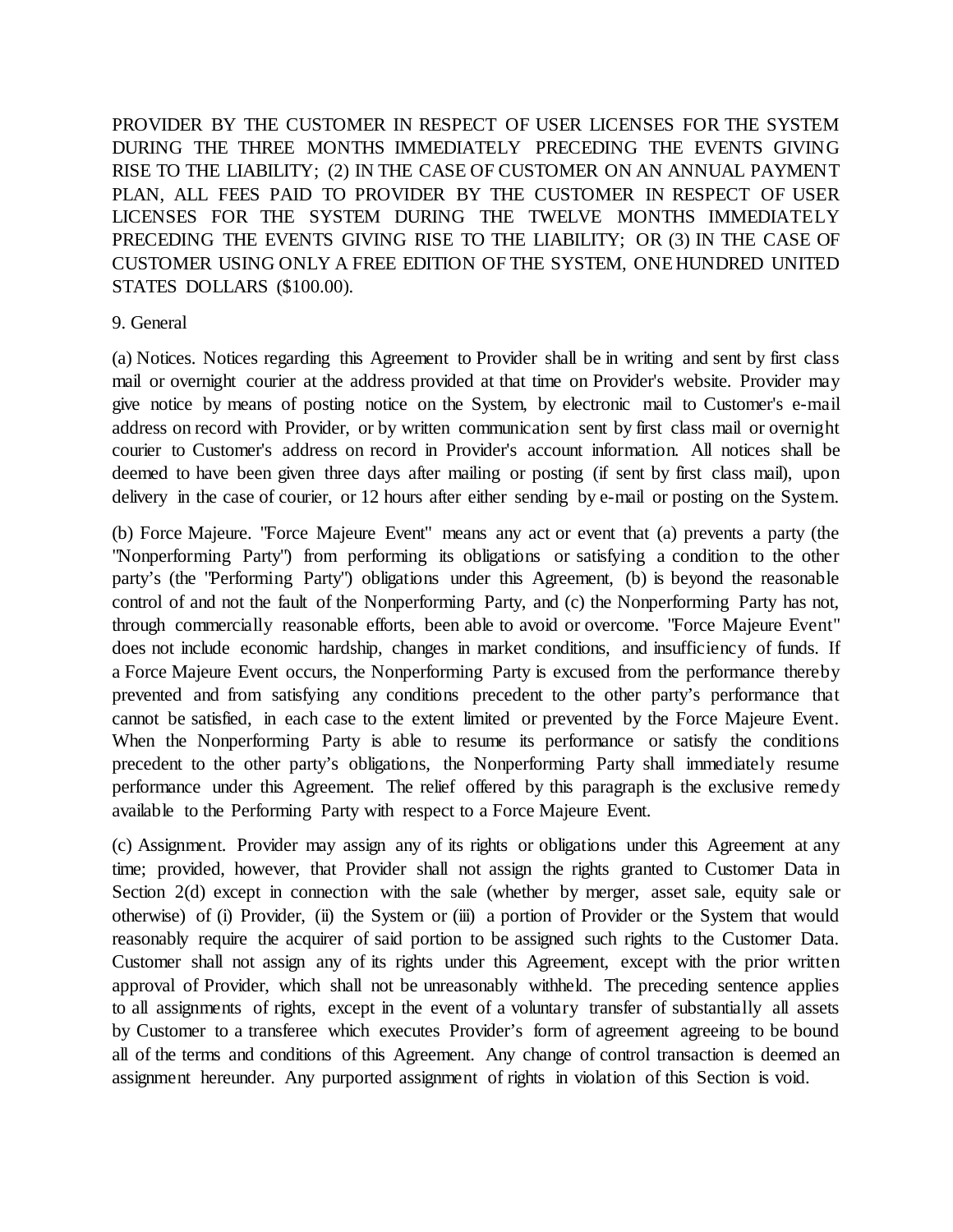(d) Governing Law; Venue. The laws of the State of North Carolina (without giving effect to its conflict of laws principles) govern all matters arising out of or relating to this Agreement and the transactions it contemplates, including, without limitation, its interpretation, constructio n, performance, and enforcement. The parties agree that all claims or disputes arising under this Agreement or the breach thereof shall be submitted to one arbitrator for binding arbitration in Holly Springs, North Carolina, which arbitration shall be conducted by the American Arbitratio n Association and in accordance with its Commercial Arbitration Rules. Notwithstanding the foregoing, either party may bring an injunction proceeding before a court of equity in the event that damages for a breach are not likely to be an adequate remedy, such proceeding to be brought in Wake County, North Carolina, and the parties hereby consent to the jurisdiction of such court. The award rendered by the arbitrator shall be final, and judgment may be entered upon it in accordance with applicable law in any court having jurisdiction thereof. The provisions of this Agreement to arbitrate and any other written agreement to arbitrate referred to herein shall be specifically enforceable under the prevailing arbitration law of North Carolina. Each party waives, to the fullest extent permitted by law, any objection that it may now or later have to (i) the laying of venue of any legal action or proceeding arising out of or relating to this Agreement brought in any state or federal court sitting in Wake County, North Carolina; and (ii) any claim that any action or proceeding brought in any such court has been brought in an inconvenient forum.

(e) Recovery of Litigation Costs. If any legal action or other proceeding is brought for the enforcement of this Agreement, or because of an alleged dispute, breach, default or misrepresentation in connection with any of the provisions of this Agreement, the unsuccessful party shall pay to the successful party its reasonable attorneys' fees and other costs incurred in that action or proceeding, in addition to any other relief to which the successful party may be entitled.

(f) Entire Agreement. This Agreement constitutes the final agreement between the parties. It is the complete and exclusive expression of the parties' agreement on the matters contained in this Agreement. All prior and contemporaneous negotiations and agreements between the parties on the matters contained in this Agreement are expressly merged into and superseded by this Agreement. The provisions of this Agreement cannot be explained, supplemented or qualified through evidence of trade usage or a prior course of dealings. In entering into this Agreement, neither party has relied upon any statement, representation, warranty or agreement of any other party except for those expressly contained in this Agreement. There are no conditions precedent to the effectiveness of this Agreement, other than any that are expressly stated in this Agreement.

(g) Amendments. The parties can amend this Agreement only by a written agreement of the parties that identifies itself as an amendment to this Agreement.

(h) Survival of Certain Provisions. Each party hereto covenants and agrees that the provisions in Sections 1, 2(b), 5(c), 6, 7, 8, and 9 in addition to any other provision that, by its terms, is intended to survive the expiration or termination of this Agreement, shall survive the expiration or termination of this Agreement.

(i) Counterparts and Electronic Signatures. This Agreement may be executed in one or more counterparts, each of which shall be deemed an original but all of which shall constitute one and